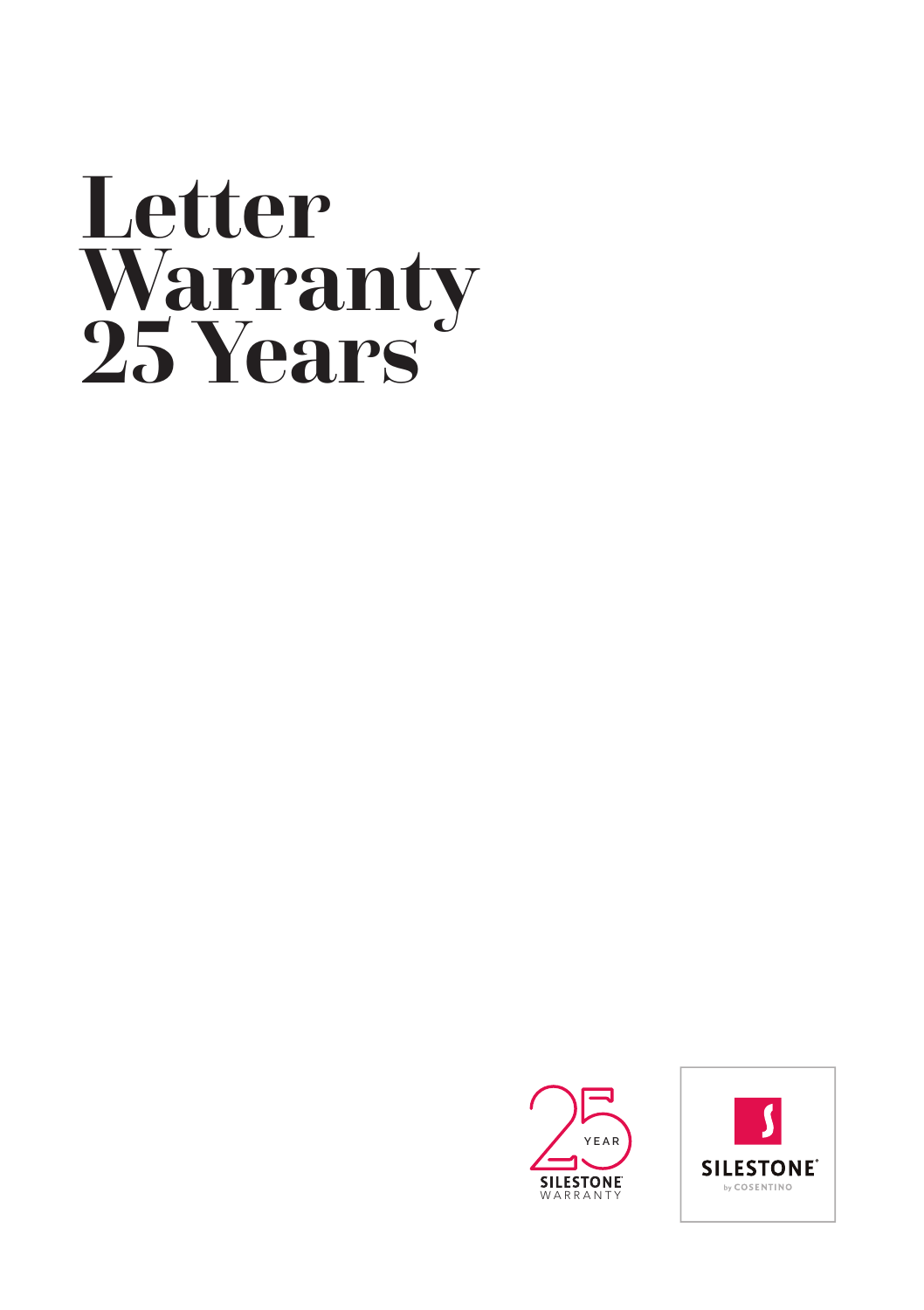COSENTINO, S.A.U. (COSENTINO) guarantees the registered owner of the installed SILESTONE® by Cosentino® product against any manufacturing defects for a period of TWENTY-FIVE (25) YEARS from date of purchase. Please keep your proof of purchase. This warranty is limited to the purchaser of Silestone® surfaces and is **transferable** 

This Letter of Warranty shall have full validity only when the consumer has registered within 6 months of purchase of the product, as indicated in the corresponding section, and when the consumer submits the original invoice or sales receipt (indicating the purchase date and name of the dealer of the product). The consumer shall send the defective product to COSENTINO. In order to be effective, this warranty must be registered online on the website www.cosentino.com. COSENTINO reserves the right not to offer the free warranty service if the requirements set forth in the preceding paragraph are not me

# **What the warranty covers**

The warranty obligates COSENTINO to replace or repair any defective product for a period of TWENTY-FIVE (25) YEARS under the terms and conditions contained herein, with the same characteristics (color, thickness, etc.) as those of the product purchased by the customer. This warranty covers SILESTONE® by Cosentino® quartz surfaces, designed for two-dimensional applications such as countertops, cladding, walls and floors permanently installed in the interior of a dwelling (or property intended for use other than as a residence) of the consumer or the end user of the product. It is important that the choice of color and finish is finalized prior to closing the purchase since any subsequent modification of any of these choices will not be covered by this warranty. This Letter of Warranty is in all cases conditional upon the strict observance by the consumer of the instructions for use and the maintenance of the SILESTONE® by Cosentino® product as detailed in the existing user manuals for the various applications of the product (www.cosentino.com).

## **What the warranty does not cover**

This warranty does not cover faulty or improper fabrication and/or installation. Any damage directly or indirectly caused by any action, work or any other intervention carried out by third parties not related to COSENTINO, such as: problems caused by an incorrect finish / preparation of the product by inappropriate installation methods or by any other modification or manipulation of the original SILESTONE® by Cosentino® product, such as variations in color, thermal impact, impact damages, misuse or an inappropriate chemical treatment, performed by third parties not related to COSENTINO. Damage resulting from the improper use, including, but not limited to: (i) use of the product for purposes other than for which it was intended; (ii) use of the product in a way that does not comply with the applicable technical or safety standards; (iii) failure to follow the user and maintenance manual; and (iv) exposure of the product on the exterior of buildings.

COSENTINO is not responsible for damage or injury caused in whole or in part by acts of God, job site conditions, architectural and engineering design, structural movement, acts of vandalism, accidents natural disasters, damage caused by the interaction of other products or any other cause beyond the control of COSENTINO.

Variations in color, tone, shade, particle structure or gloss level variances in the material derived from natural changes over time occurring in the different components of the product.

Cracks in the surface after its installation. Cracks in the final product are not considered an indication of defective material. The main causes of cracking are movement, the direct application of heat on the surface, the placement of excessive weight on the surface or the result of scraping, bumping or impacts to the material after its installation.

The definition of the manufacturing defects covered by this Letter of Warranty does not include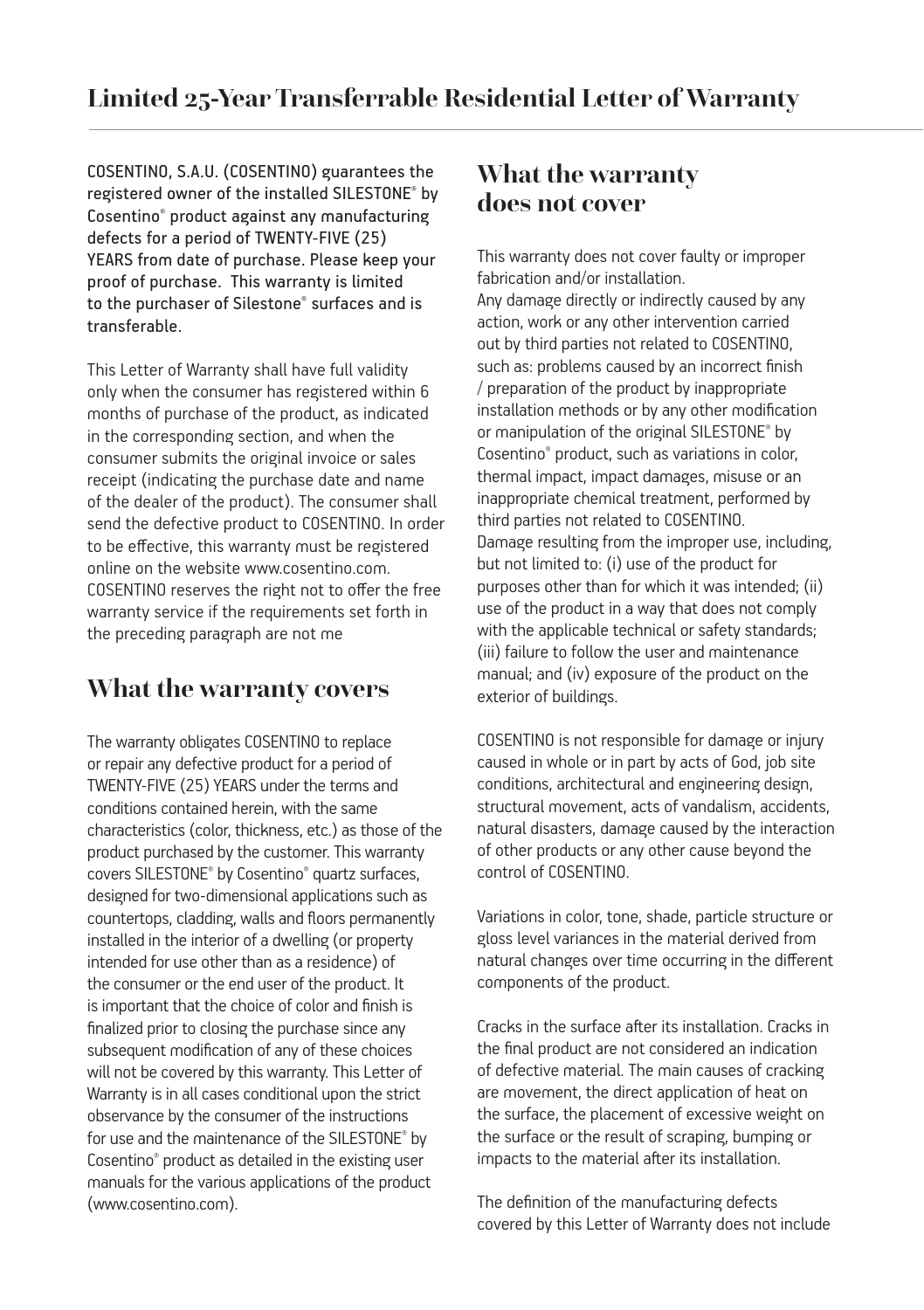the durability of services ancillary to the actual functionality of the product during its period of validity.

Chipping. Chipping is not due to defective material but is the result of scraping and bumping objects against the edges of the surface.

The warranty does not cover consequential or incidental damage, loss or expense other than the product itself, including, but not limited to, damage to other products or installations, or additional or supplementary repairs on plumbing, electrical or masonry work that may be necessary to repair or replace the SILESTONE® by Cosentino® product covered by this warranty, which shall be the sole responsibility of the consumer.

Likewise, this warranty specifically excludes damage which could result from a defect that is covered, including those that occur during the period the claim is being processed, as well as throughout the period the product is being replaced. This exclusion extends, but not limited to, any harm, including loss of profit, affecting commercial, industrial, professional or merely living activities, which the consumer, purchaser of the product or any third party may suffer.

Any problems or damage resulting from exposure of the product to intensive and continuous use for long periods of time or use in common areas: including, among others, discoloration, loss and decline in performance and aesthetic characteristics, and warping of flooring.

Problems, damage or inconvenience arising from the generation of static electricity or the use of products designed to eliminate or reduce its effects.

Damage arising from deficiencies or omissions in the technical projects on which the buildings are executed, in which SILESTONE® by Cosentino® products are used.

Differences between samples or photographs of any SILESTONE® by Cosentino® product and the true product purchased are also excluded. Also excluded are the spots or stains produced by components of the material and polish defects, since COSENTINO does not under any circumstances sell products having such defects.

This warranty does not apply to repairs to and / or handling of the product without proper verification by COSENTINO.

This warranty does not cover products that have not been paid for in full.

This warranty does not cover commercial use of SILESTONE® products. Commercial uses include but are not limited to use in commercial buildings such us retail stores, restaurants, offices, hotels or apartment complexes.

## **How to use this warranty**

To register as the holder of this warranty, the warranty must be activated through www.silestone.com. This website requires certain information to complete registration, including information regarding the point of sale and / or fabricator, as well as of the customer. We therefore recommend that customers register directly at the point of sale or with the fabricator. At the end of the registration, the customer may have this warranty printed for his/ her use.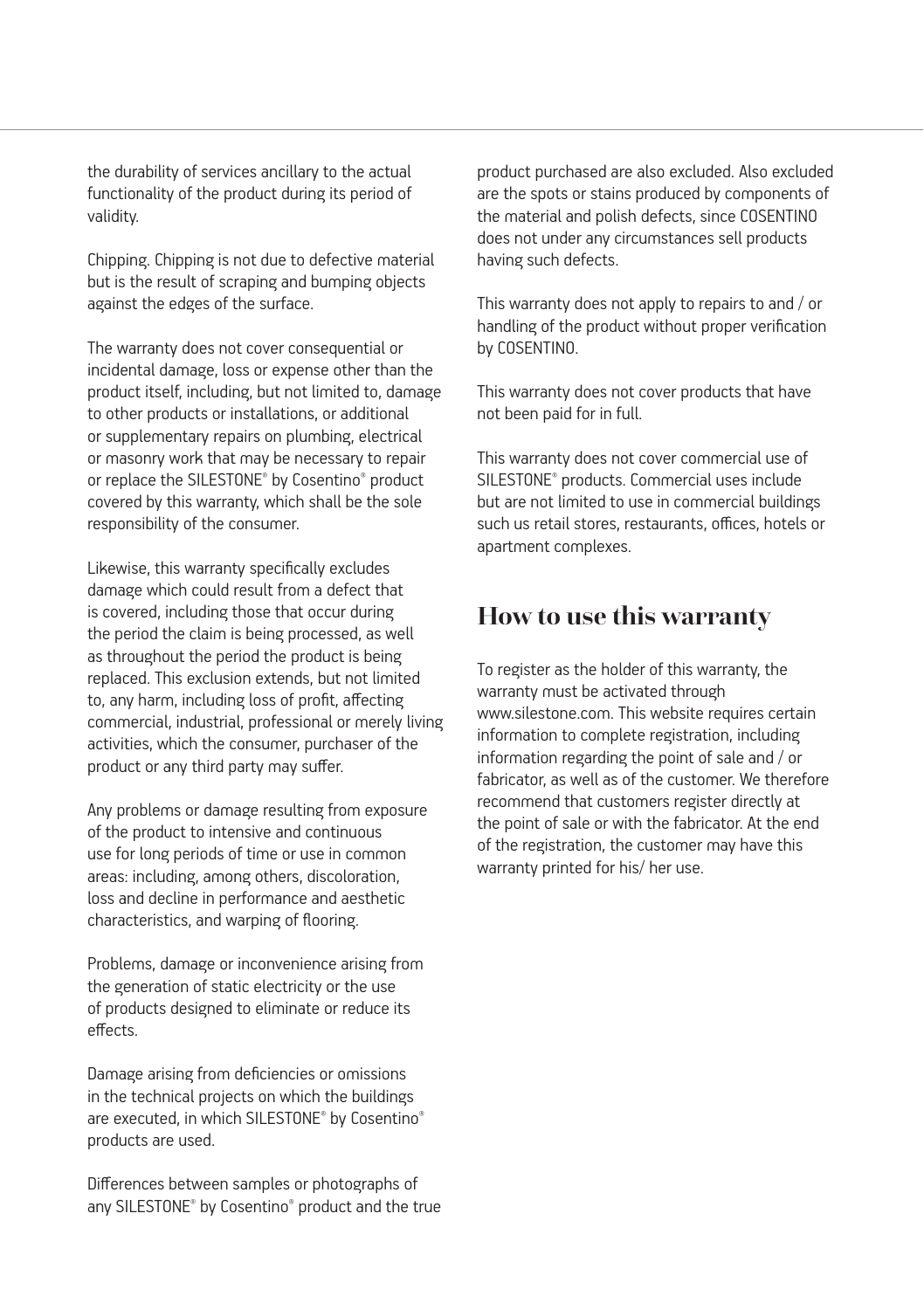## **How to make a claim**

If you believe that there is a defect in your SILESTONE® by Cosentino® product and wish to make a claim under this warranty, you must do so by fax, email and / or letter, or by telephone by contacting COSENTINO Customer Service and stating your warranty number:

#### COSENTINO NORTH AMERICA HEADQUARTERS

355 Alhambra Circle Suite 1000, Coral Gables, FL 33134, United States of America 786.686.5060 @Ap Cosentinousa Customer Service Email: CS@cosentino.com www.silestoneusa.com / www.cosentino.com

To obtain service under this warranty, you must permit COSENTINO or its authorized agents, fabricators or installers to inspect your Silestone® product at your residence. Also, you must reasonably cooperate with COSENTINO and its agents in their efforts to service this limited warranty.

Except as provided in this limited warranty, COSENTINO shall not be liable in either tort or contract for any loss of direct, consequential or incidental damages arising out of the use or in ability to use the product in residential applications covered by this warranty. Some states do not allow the exclusion or limitation of incidental damages, so the above limitation or exclusion may not apply to you.

#### COSENTINO makes no other warranty,

representation or guarantee, express or implied, with respect to its products, except as expressly stated herein. Some states in the United States do not allow limitations on how long an implied warranty lasts, so the above limitation may not apply to you.

This warranty gives you specific legal rights, and you may also have other rights which may vary from country to country, in the US from state to state or, in Canada, from Province to Province.

## **What COSENTINO will do If the product has a defect**

If a SILESTONE® by Cosentino® product is found with a defect, within the terms and conditions of this warranty, COSENTINO will, after due verification, proceed to replace or repair the material necessary to produce the SILESTONE® by Cosentino® product. COSENTINO are authorized to grant warranties on SILESTONE® by Cosentino® quartz surfaces. This warranty covers the replacement of the defective product with one of identical characteristics (color, thickness, etc.) as those of the product purchased by the client, unless this is impossible owing to the product being discontinued. In this case, it would then be replaced by a product of similar characteristics.

## **Specific warranty information concerning finished products SILESTONE®**

SILESTONE® by Cosentino® finished products in the form of three-dimensional surfaces, such as kitchen sinks, toilets and shower trays are under warranty against manufacturing defects of the product for a period of FIVE (5) YEARS, all under the terms, conditions and limitations described for all other SILESTONE® by Cosentino® products.

The 25-year period established in this Letter of Warranty is only applicable to those products that are sold and registered after January 1, 2015. COSENTINO reserves the right to refuse this warranty service if any of the requirements set forth above are not met, or if the information provided by the customer is false, incomplete or illegible.